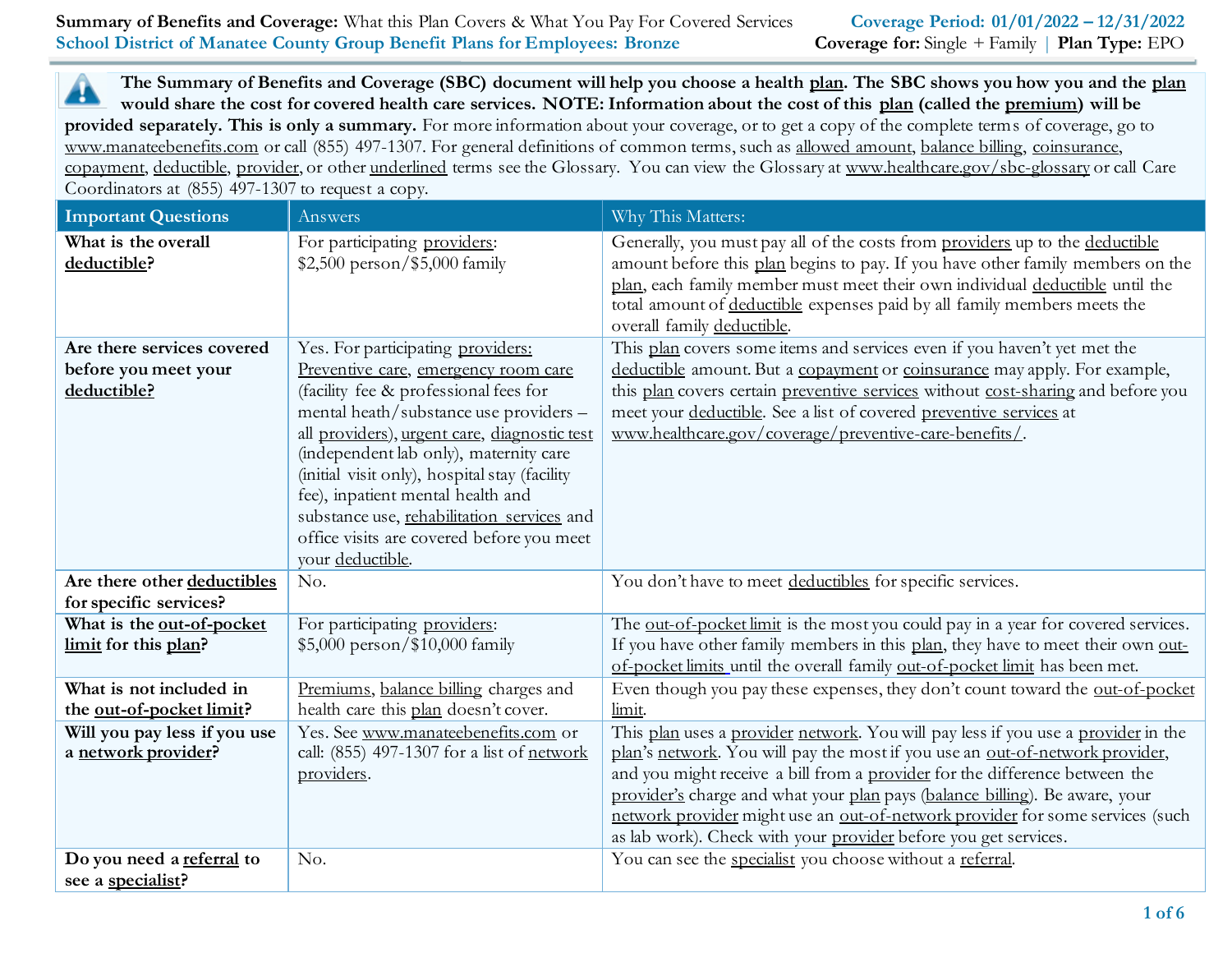

All **copayment** and **coinsurance** costs shown in this chart are after your **deductible** has been met, if a **deductible** applies.

|                                                                                   |                                                     |                                                                                                            | What You Will Pay                                        |                                                                                                                                                                               |
|-----------------------------------------------------------------------------------|-----------------------------------------------------|------------------------------------------------------------------------------------------------------------|----------------------------------------------------------|-------------------------------------------------------------------------------------------------------------------------------------------------------------------------------|
| Common<br><b>Medical Event</b>                                                    | <b>Services You May Need</b>                        | <b>Participating Provider</b><br>(You will pay the least)                                                  | Non-Participating<br>Provider<br>(You will pay the most) | Limitations, Exceptions, & Other<br><b>Important Information</b>                                                                                                              |
| If you visit a health<br>care provider's office                                   | Primary care visit to treat an<br>injury or illness | \$30 copay/visit                                                                                           | Not Covered                                              | Copay applies per visit regardless of what<br>services are rendered.                                                                                                          |
| or clinic                                                                         | Specialist visit                                    | \$60 copay/visit                                                                                           | Not Covered                                              | Includes telemedicine other than Teladoc.<br>See your plan document for any costs<br>associated with the Teladoc programs.                                                    |
|                                                                                   | Preventive care/screening/<br>immunization          | No Charge                                                                                                  | Not Covered                                              | You may have to pay for services that<br>aren't preventive. Ask your provider if<br>the services you need are preventive.<br>Then check what your plan will pay for.          |
| If you have a test                                                                | Diagnostic test (x-ray, blood<br>work)              | No Charge (independent<br>lab)/30% coinsurance (all<br>other outpatient facilities)                        | Not Covered                                              |                                                                                                                                                                               |
|                                                                                   | Imaging (CT/PET scans,<br>MRIs)                     | 30% coinsurance                                                                                            | Not Covered                                              | Preauthorization recommended for<br>MRI/MRA and PET scans.                                                                                                                    |
| If you need drugs to<br>treat your illness or<br>condition<br>More information    | Generic drugs                                       | \$10 copay (30-day retail)/<br>\$20 copay (60-day retail)/<br>\$25 copay (90-day retail &<br>mail order)   | Not Covered                                              | Deductible does not apply. Covers up to<br>a 90-day supply (retail prescription); 90-<br>day supply (mail order prescription); 30-<br>day supply (specialty drugs). The copay |
| about <b>prescription</b><br>drug coverage is<br>available at<br>www.ventegra.com | Preferred brand drugs                               | \$30 copay (30-day retail)/<br>\$60 copay (60-day retail)/<br>\$75 copay (90-day retail &<br>mail order)   | Not Covered                                              | applies per prescription. There is no<br>charge for preventive drugs. Dispense as<br>Written (DAW) provision applies.<br>Specialty drugs must be obtained directly            |
|                                                                                   | Non-preferred brand drugs                           | \$60 copay (30-day retail)/<br>\$120 copay (60-day retail)<br>/\$150 copay (90-day retail<br>& mail order) | Not Covered                                              | from the specialty pharmacy. Step<br>therapy provision applies.                                                                                                               |
|                                                                                   | Specialty drugs                                     | \$60 copay (30-day retail)                                                                                 | Not Covered                                              |                                                                                                                                                                               |
| If you have<br>outpatient surgery                                                 | Facility fee (e.g., ambulatory<br>surgery center)   | 30% coinsurance                                                                                            | Not Covered                                              | Preauthorization recommended.                                                                                                                                                 |
|                                                                                   | Physician/surgeon fees                              | 30% coinsurance                                                                                            | Not Covered                                              |                                                                                                                                                                               |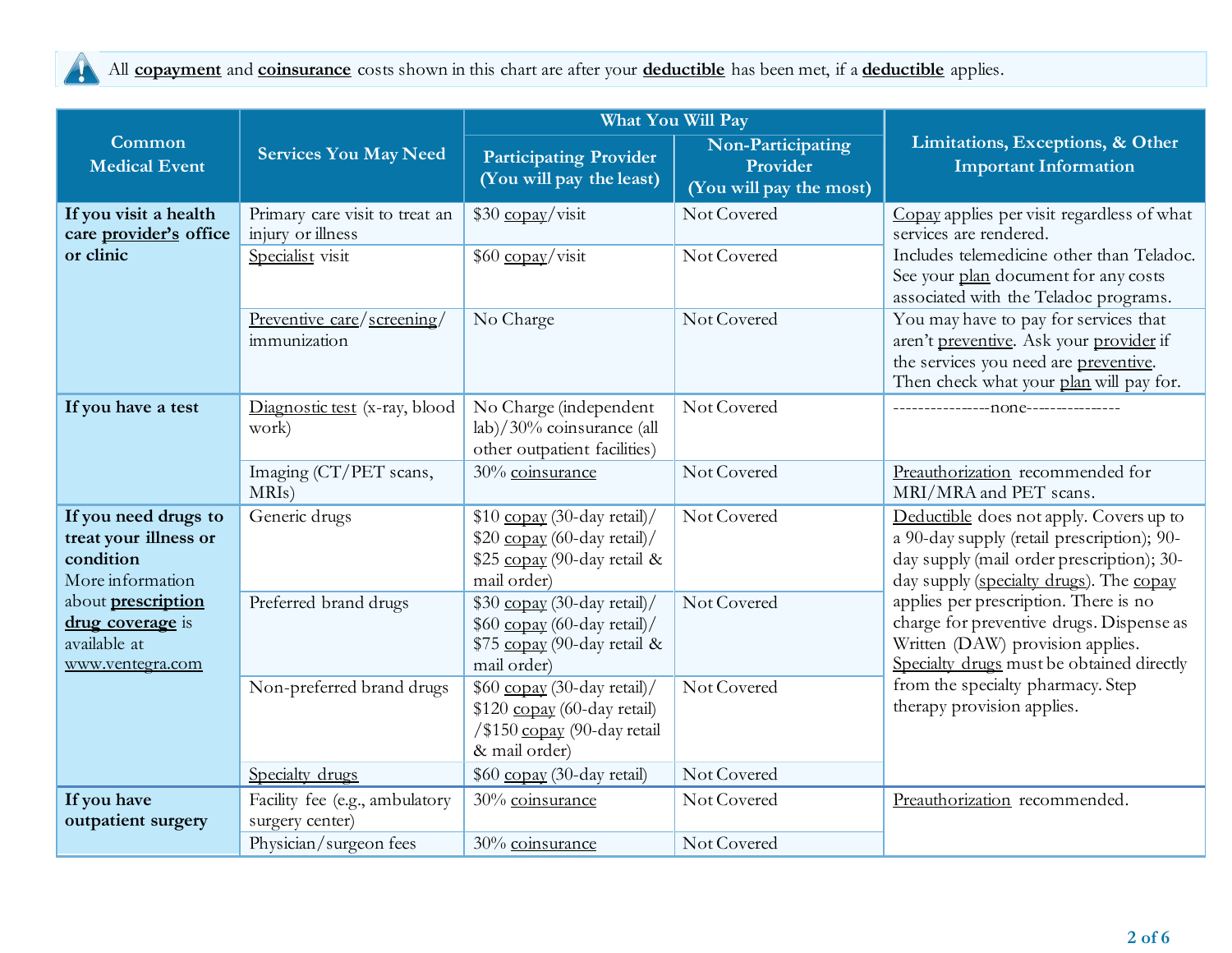|                                                                  |                                                                 | What You Will Pay                                                                                                                                                                                                                                                                                                                   |                                                                                                                                                                                                                                                                  |                                                                                                                                                                                                                                                                                                                                                    |
|------------------------------------------------------------------|-----------------------------------------------------------------|-------------------------------------------------------------------------------------------------------------------------------------------------------------------------------------------------------------------------------------------------------------------------------------------------------------------------------------|------------------------------------------------------------------------------------------------------------------------------------------------------------------------------------------------------------------------------------------------------------------|----------------------------------------------------------------------------------------------------------------------------------------------------------------------------------------------------------------------------------------------------------------------------------------------------------------------------------------------------|
| Common<br><b>Medical Event</b>                                   | <b>Services You May Need</b>                                    | <b>Participating Provider</b><br>(You will pay the least)                                                                                                                                                                                                                                                                           | Non-Participating<br>Provider<br>(You will pay the most)                                                                                                                                                                                                         | Limitations, Exceptions, & Other<br><b>Important Information</b>                                                                                                                                                                                                                                                                                   |
| If you need<br>immediate medical<br>attention                    | Emergency room care                                             | \$1,200 copay/visit (facility<br>fee)/ $$60$ copay/visit<br>(professional fees -<br>mental health & substance<br>use providers)/30%<br>coinsurance (professional<br>fees-all other providers)<br>(emergency services)/<br>\$1,200 copay/visit (facility<br>fee)/30% coinsurance<br>(professional fees) (non-<br>emergency services) | \$1,200 copay/visit (facility<br>fee)/ $$60$ copay/visit<br>(professional fees -<br>mental health & substance<br>use providers)/30%<br>coinsurance (professional<br>fees-all other providers)<br>(emergency services)/Not<br>Covered (non-emergency<br>services) | Non-participating providers paid at the<br>participating provider level of benefits for<br>emergency services. Copay is waived if<br>admitted to the hospital.                                                                                                                                                                                     |
|                                                                  | Emergency medical<br>transportation                             | 30% coinsurance<br>(emergency services)/<br>30% coinsurance (non-<br>emergency services)                                                                                                                                                                                                                                            | 30% coinsurance<br>$\frac{1}{2}$ (emergency services)/<br>Not Covered (non-<br>emergency services)                                                                                                                                                               | Non-participating providers paid at the<br>participating provider level of benefits for<br>emergency services.                                                                                                                                                                                                                                     |
|                                                                  | Urgent care                                                     | $$60$ copay/visit                                                                                                                                                                                                                                                                                                                   | Not Covered                                                                                                                                                                                                                                                      | Copay applies per visit regardless of what<br>services are rendered.                                                                                                                                                                                                                                                                               |
| If you have a<br>hospital stay                                   | Facility fee (e.g., hospital<br>room)<br>Physician/surgeon fees | \$300 copay/admission<br>30% coinsurance                                                                                                                                                                                                                                                                                            | Not Covered<br>Not Covered                                                                                                                                                                                                                                       | Preauthorization recommended.                                                                                                                                                                                                                                                                                                                      |
|                                                                  |                                                                 |                                                                                                                                                                                                                                                                                                                                     |                                                                                                                                                                                                                                                                  |                                                                                                                                                                                                                                                                                                                                                    |
| If you need mental<br>health, behavioral<br>health, or substance | Outpatient services                                             | \$30 copay/visit (office<br>visit)/30% coinsurance<br>(all other outpatient)                                                                                                                                                                                                                                                        | Not Covered                                                                                                                                                                                                                                                      | Includes telemedicine other than Teladoc.<br>See your plan document for any costs<br>associated with the Teladoc programs.                                                                                                                                                                                                                         |
| abuse services                                                   | Inpatient services                                              | \$300 copay/admission<br>(facility fee)/ $$60$ copay/<br>visit (physician fees)                                                                                                                                                                                                                                                     | Not Covered                                                                                                                                                                                                                                                      | Preauthorization recommended for<br>partial hospitalization and intensive<br>outpatient care.                                                                                                                                                                                                                                                      |
| If you are pregnant                                              | Office visits                                                   | 30% coinsurance (\$30<br>copay on initial visit)                                                                                                                                                                                                                                                                                    | Not Covered                                                                                                                                                                                                                                                      | Preauthorization recommended for<br>inpatient hospital stays in excess of 48 hrs<br>(vaginal delivery) or 96 hrs (c-section).<br>Cost sharing does not apply to preventive<br>services from a participating provider.<br>Maternity care may include tests and<br>services described elsewhere in the SBC<br>(i.e. ultrasound). Baby does not count |
|                                                                  | Childbirth/delivery<br>professional services                    | 30% coinsurance                                                                                                                                                                                                                                                                                                                     | Not Covered                                                                                                                                                                                                                                                      |                                                                                                                                                                                                                                                                                                                                                    |
|                                                                  | Childbirth/delivery facility<br>services                        | \$300 copay/admission                                                                                                                                                                                                                                                                                                               | Not Covered                                                                                                                                                                                                                                                      |                                                                                                                                                                                                                                                                                                                                                    |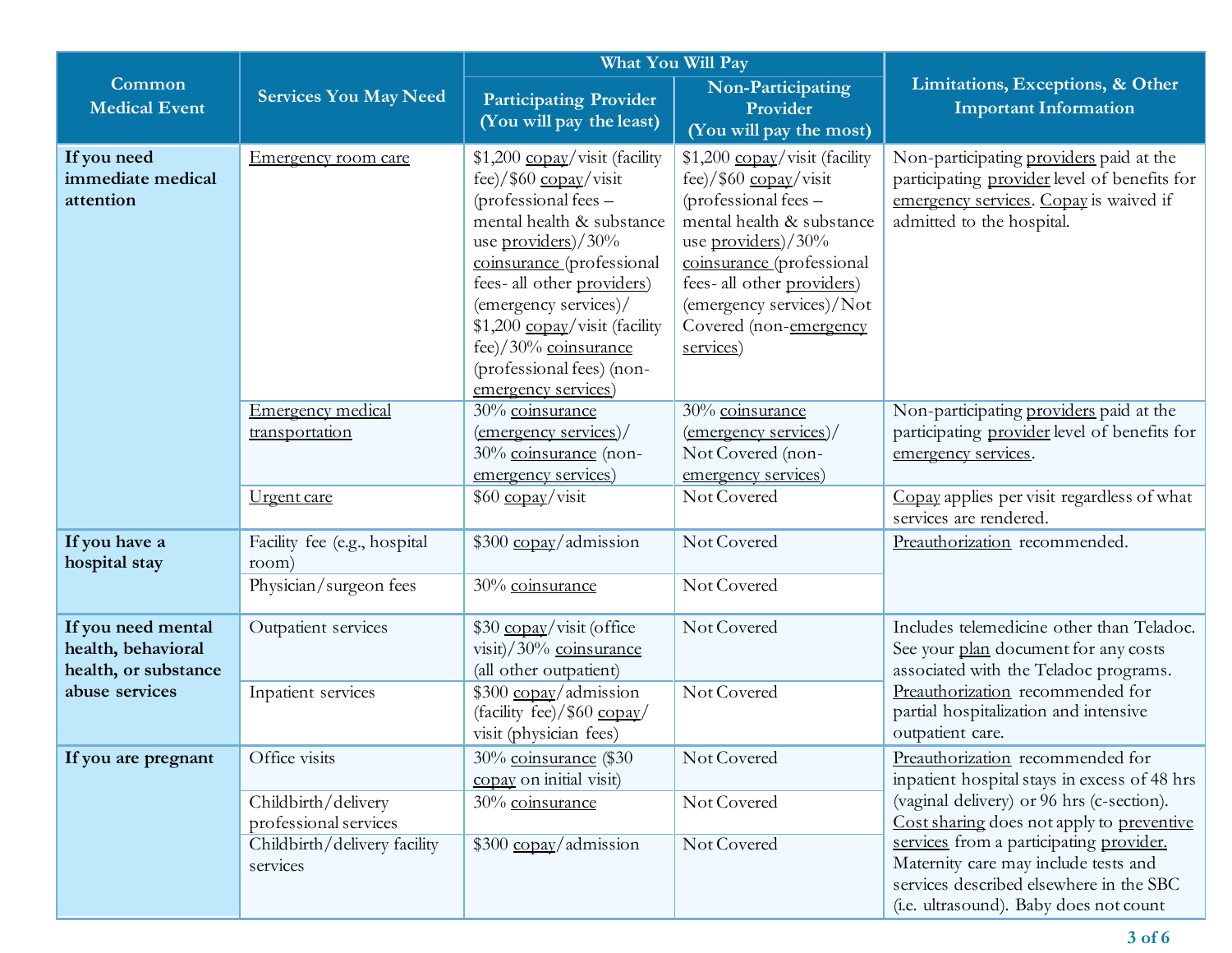|                                        |                              | What You Will Pay                                                              |                                                          |                                                                                                                                                                                                                                        |  |
|----------------------------------------|------------------------------|--------------------------------------------------------------------------------|----------------------------------------------------------|----------------------------------------------------------------------------------------------------------------------------------------------------------------------------------------------------------------------------------------|--|
| Common<br><b>Medical Event</b>         | <b>Services You May Need</b> | <b>Participating Provider</b><br>(You will pay the least)                      | Non-Participating<br>Provider<br>(You will pay the most) | Limitations, Exceptions, & Other<br><b>Important Information</b>                                                                                                                                                                       |  |
|                                        |                              |                                                                                |                                                          | toward the mother's expense; therefore<br>the family deductible amount may apply.                                                                                                                                                      |  |
| If you need help<br>recovering or have | Home health care             | 30% coinsurance                                                                | Not Covered                                              | Limited to 20 visits per year.<br>Preauthorization recommended.                                                                                                                                                                        |  |
| other special health<br>needs          | Rehabilitation services      | \$60 copay/visit<br>(outpatient rehab)/30%<br>coinsurance (inpatient<br>rehab) | Not Covered                                              | Physical, speech, occupational therapy<br>and chiropractic care limited to a<br>combined maximum of 35 visits per year.<br>Inpatient rehab is limited to 30 days per<br>year. Preauthorization recommended for<br>the inpatient rehab. |  |
|                                        | Habilitation services        | Not Covered                                                                    | Not Covered                                              | This exclusion will not apply to expenses<br>related to the diagnosis, testing and<br>treatment of autism, ADD or ADHD.                                                                                                                |  |
|                                        | Skilled nursing care         | 30% coinsurance                                                                | Not Covered                                              | Limited to 90 days per year.<br>Preauthorization recommended.                                                                                                                                                                          |  |
|                                        | Durable medical equipment    | 30% coinsurance                                                                | Not Covered                                              | Preauthorization recommended for<br>rentals or purchase over \$1,500.                                                                                                                                                                  |  |
|                                        | Hospice services             | 30% coinsurance                                                                | Not Covered                                              | Bereavement counseling is covered if<br>received within 6 months of death.<br>Preauthorization recommended.                                                                                                                            |  |
| If your child needs                    | Children's eye exam          | Not Covered                                                                    | Not Covered                                              | Not Covered                                                                                                                                                                                                                            |  |
| dental or eye care                     | Children's glasses           | Not Covered                                                                    | Not Covered                                              | Not Covered                                                                                                                                                                                                                            |  |
|                                        | Children's dental check-up   | Not Covered                                                                    | Not Covered                                              | Not Covered                                                                                                                                                                                                                            |  |

## **Excluded Services & Other Covered Services:**

**Services Your Plan Generally Does NOT Cover (Check your policy or plan document for more information and a list of any other excluded services.)** • **Cosmetic surgery** • **Dental care (Adult & Child)** • **Glasses (Adult & Child)** • **Infertility treatment (except diagnosis or treatment of underlying medical condition)** • **Private-duty nursing** • **Routine eye care (Adult & Child)** • **Routine foot care (except for metabolic or** 

- **Habilitation services**
- **Hearing aids**
- **Long-term care**
- **Non-emergency care when traveling outside the U.S.**
- **peripheral vascular disease or for diabetes)**
- **Weight loss programs**

**Other Covered Services (Limitations may apply to these services. This isn't a complete list. Please see your plan document.)**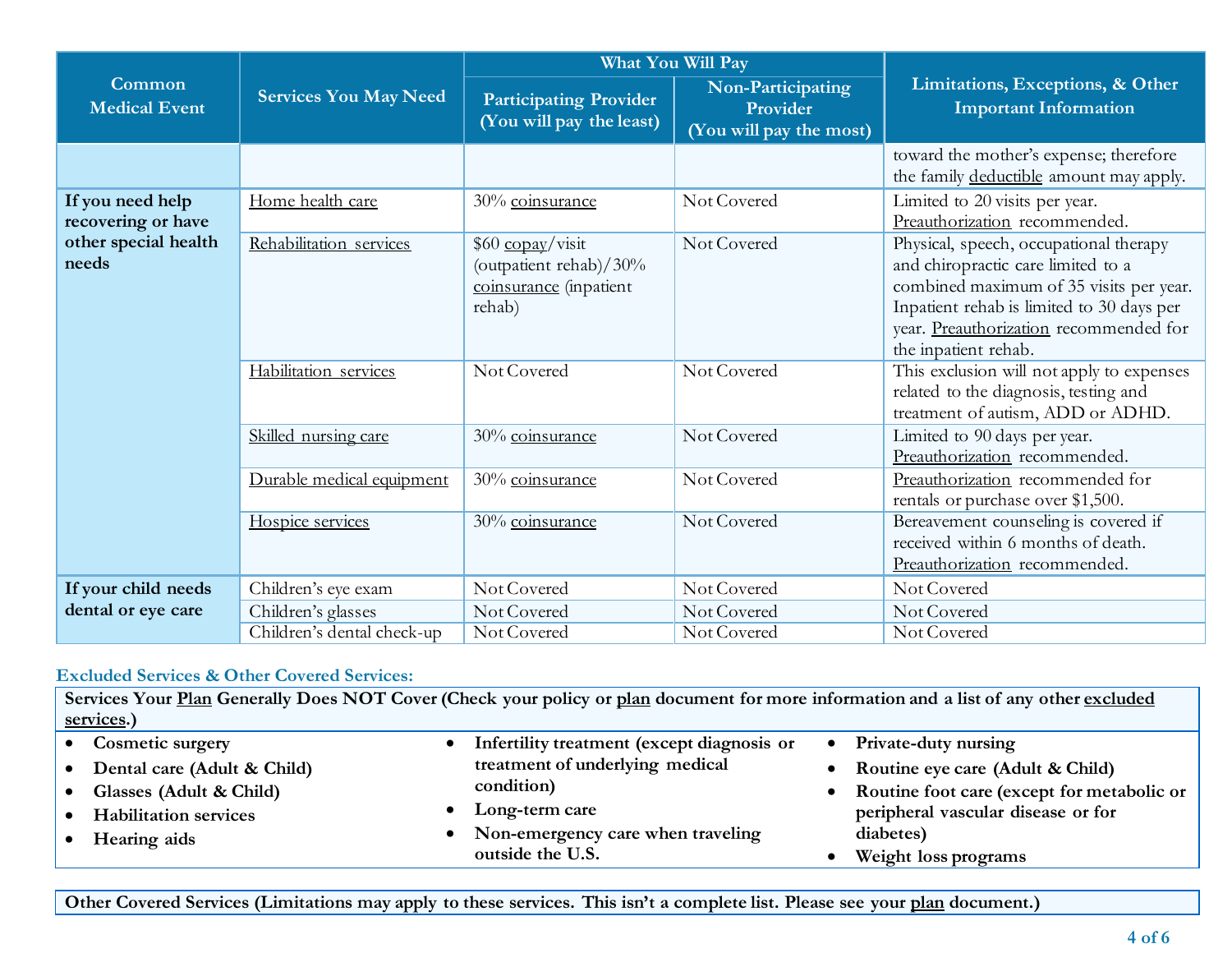• **Acupuncture (26 visits per year)** • **Bariatric surgery (for morbid obesity only – one surgery per lifetime)** • **Chiropractic care (35 visits per year, combined with outpatient physical, speech & occupational therapy)**

Your Rights to Continue Coverage: There are agencies that can help if you want to continue your coverage after it ends. The contact information for those agencies is: the Department of Health and Human Services, Center for Consumer Information and Insurance Oversight at (877) 267-2323 x 61565 or www.cciio.cms.gov, or Care Coordinators at (855) 497-1307. Other coverage options may be available to you too, including buying individual insurance coverage through the Health Insurance Marketplace. For more information about the Marketplace, visit [www.HealthCare.gov](http://www.healthcare.gov/) or call (800) 318-2596.

Your Grievance and Appeals Rights: There are agencies that can help if you have a complaint against your plan for a denial of a claim. This complaint is called a grievance or appeal. For more information about your rights, look at the explanation of benefits you will receive for that medical claim. Your plan documents also provide complete information on how to submit a claim, appeal, or a grievance for any reason to your plan. For more information about your rights, this notice, or assistance, contact Care Coordinators at (855) 497-1307.

#### **Does this plan provide Minimum Essential Coverage? Yes**

Minimum Essential Coverage generally includes plans, health insurance available through the Marketplace or other individual market policies, Medicare, Medicaid, CHIP, TRICARE, and certain other coverage. If you are eligible for certain types of Minimum Essential Coverage, you may not be eligible for the premium tax credit.

## **Does this plan meet the Minimum Value Standards? Yes**

If your plan doesn't meet the Minimum Value Standards, you may be eligible for a premium tax credit to help you pay for a plan through the Marketplace.

## **Language Access Services:**

Spanish (Español): Para obtener asistencia en Español, llame al 1-800-378-1179. Tagalog (Tagalog): Kung kailangan ninyo ang tulong sa Tagalog tumawag sa 1-800-378-1179.

Chinese (中文): 如果需要中文的帮助,请拨打这个号码1-800-378-1179.

Navajo (Dine): Dinek'ehgo shika at'ohwol ninisingo, kwiijigo holne' 1-800-378-1179.

**To see examples of how this plan might cover costs for a sample medical situation, see the next section.**